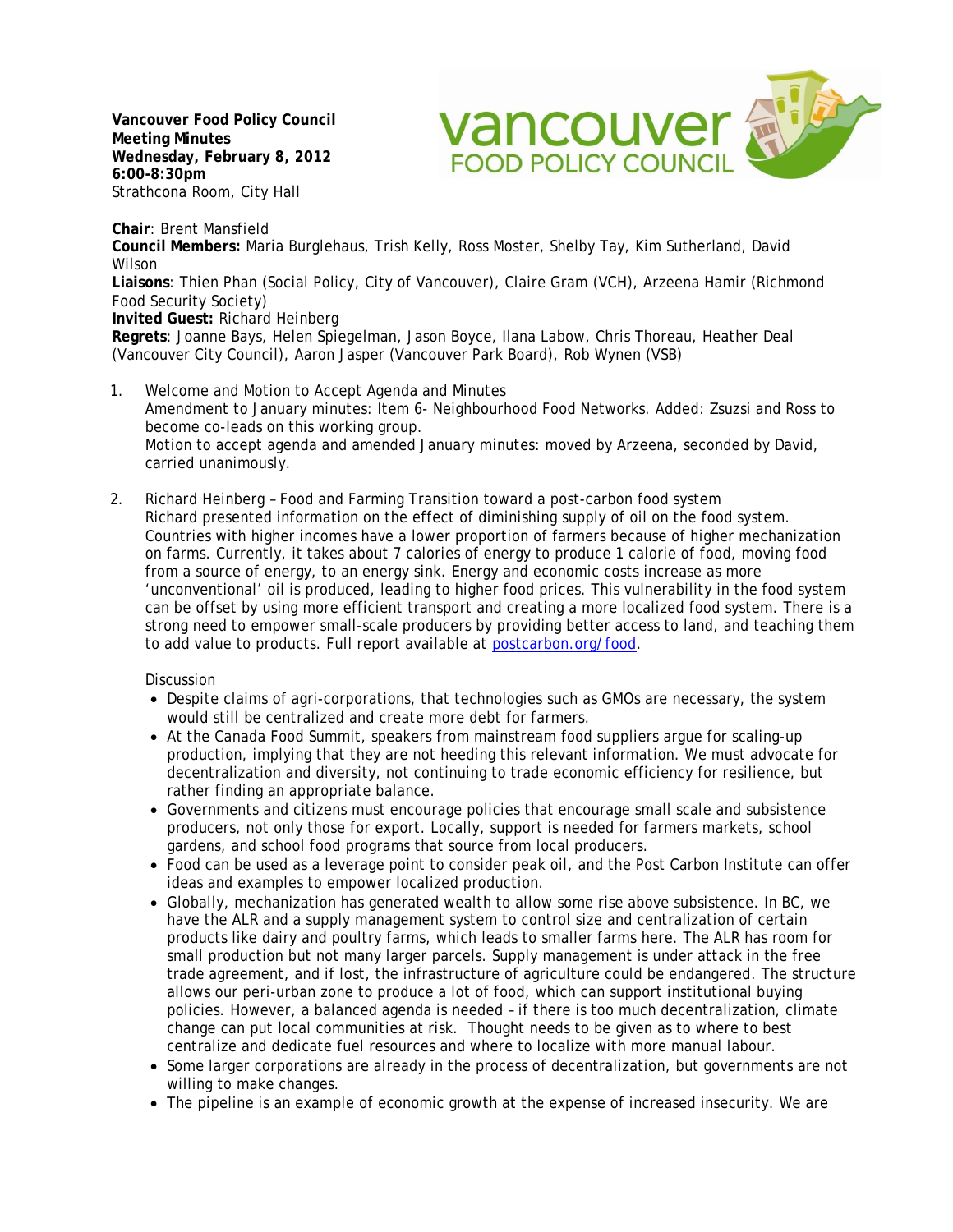exporting our economic future and will face even higher environmental and economic costs for extraction.

- Our current economic model rationalizes the depletion of resources, and so is linked to the energy and food crises. Farmers feel pressure to use the latest technology to squeeze ever more out of their land to pay down debt. COABC will announce interest-free micro-loan.
- Recycling of phosphorus can be done through recycling human and animal waste as well as increasing microbial activity of soils.
- New research shows that more energy is used at the farm level, not on transport. Despite the implication, long-term trends in the availability of fuel must be considered. We will be less mobile in the future and we need to plan.
- While it is necessary to focus on carbon emission, focus also needs to be given to diet-related behavior changes, and eating from within what our ecosystems are able to provide. In the interior, meat is a realistic necessity, despite the energy intensity.
- 3. FEDAP (Food Energy Descent Action Plan)

FEDAP is a joint initiative between Village Vancouver and the FPC, about how to create a more resilient food system in the face of climate change, oil depletion, and a fragile economic system. Next event is on Feb 28<sup>th</sup> at the Museum of Vancouver, with support from dozens of sponsors. Participants will again backcast from 2040 and examine what responses can be make. Studies such as Food Secure Vancouver provide baseline data and context. The connection between short-term food justice and longer-term resiliency will be explored. The status of farmers needs to be elevated. It was clarified that farming in the Fraser Valley can be profitable, but perhaps not for all mixed crop vegetable producers, or the systems that new farmers are interested in. Through partnerships, the issue of eating from the local foodshed can be addressed in a culturally-appropriate way. FPC could help to identify which resources can be harvested sustainably in order to stay within biophysical limits.

4. Staff Report – Thien Phan

Food Strategy – engagement is underway, Rain City event had 300 attendees, and received great feedback. Multicultural engagement of food strategy addresses how the City can meet diverse food system needs in the face of multiple challenges. A 'What I heard' document is also being drafted. Wendy Mendes is working on the early stages of the report, which will be translated into policy then go back to the departments with action items. Council should receive it in early summer. A presentation is planned for the March meeting; FPC input is welcome then.

On Feb  $15<sup>th</sup>$  a presentation will go to Council to provide context for reports on the SOLEFood expansion and funds for the New City Market. Contact Thein or James if interested in attending. Procurement – Local Food Plus is meeting with 104 facilities to see what they are buying and how to gather information. Phase 1 report will have recommendations and is due back at the end of March. Phase 2 would be pilot projects; phase 3 would address implementation and policy. Some pilots will be based on readiness. VCH report expands procurement to education and land use policies. ACTION: Brent to circulate to council. On PHSA website under 'Health'

(http://www.phsa.ca/NR/rdonlyres/70B15B27-6E79-42D3-9B27- D50AAFEFEA71/0/FoodActionFramework\_FINAL\_Dec2011.pdf).

5. Discussion of Orientation of New Members

The following suggestions were made on how to orient new members:

- documents package history, vision, mission, mandate, relationship to city council, accomplishments, list of working groups, expectations of commitment, action plan
- mentorships
- strategic planning
- presentation on how the city operates
- 6. Discussion of Possible Alumni Gathering Proposed event would be celebration, to thank members, and learn from the past. To bring in the history and people. Support was expressed for this idea.